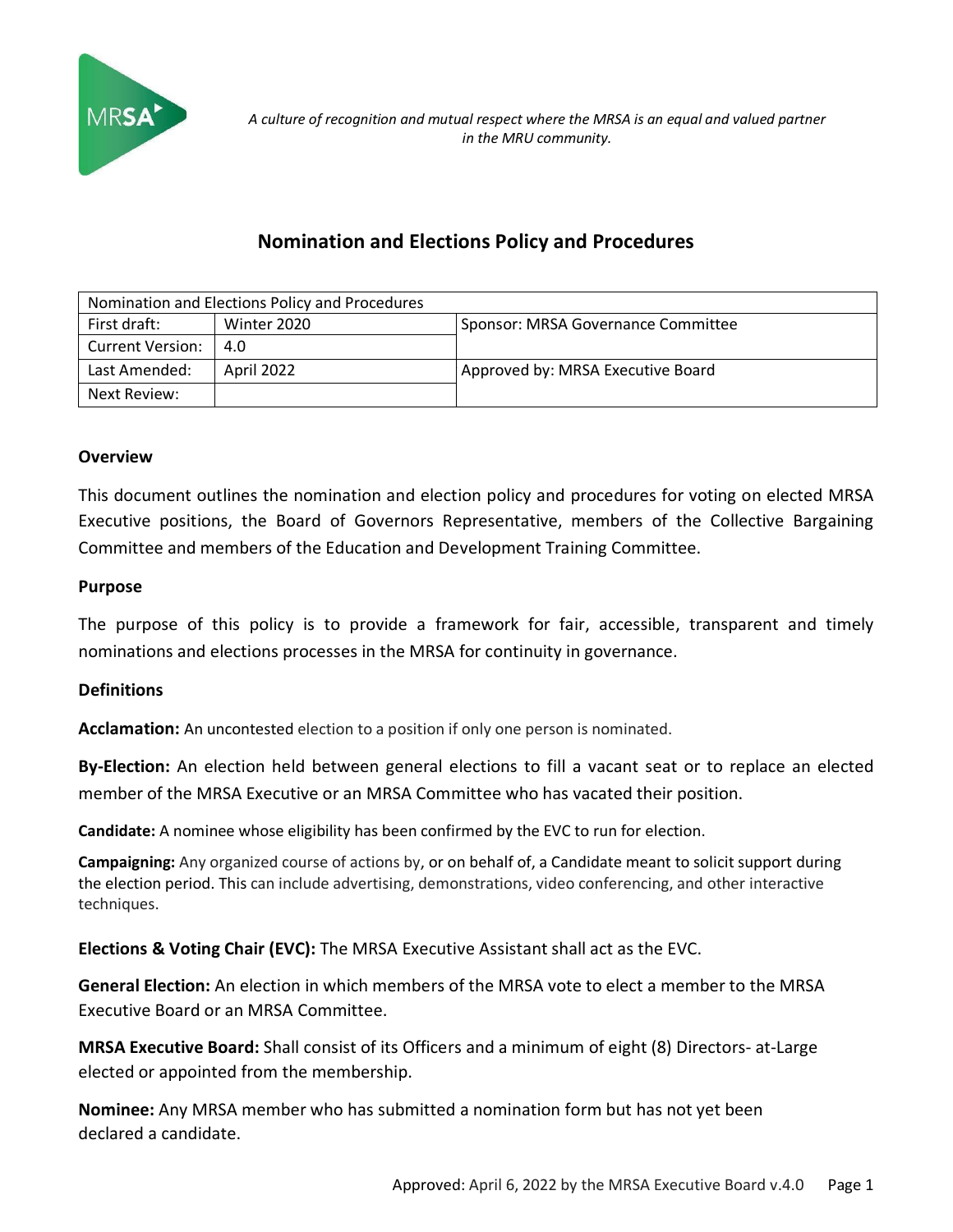

*A culture of recognition and mutual respect where the MRSA is an equal and valued partner in the MRU community.*

**Plurality:** The number of votes cast for a candidate who receives more than any other but may not receive an absolute majority.

**Week Day:** Monday to Friday, exclusive of paid holidays.

## **1.0 Elections & Voting Chair**

The MRSA Executive Assistant shall act as the Elections & Voting Chair (EVC). Under the direction of the Executive Board, the EVC will be charged with announcing position vacancies and election timelines, overseeing the call for nominations from the membership, notifying the nominees, receiving their campaign statement, organizing a candidates' forum, forwarding electronic ballots to the membership and reporting the results of the vote to the MRSA membership and MRU Department of Human Resources.

## **2.0 Eligibility**

- a) Candidates for President must be full-time, twelve (12) month employees and are required to have served a minimum of one (1) year on the MRSA Executive Board.
- b) Candidates for Vice-President(s) must be full-time employees or full-time continuing term employees and commit to a twelve (12) month serving capacity, regardless of their employment hours designation.

Candidates for Vice-President(s) are recommended to have served a minimum of one (1) year as a representative on the Executive or have relevant experience.

- c) Candidates for Treasurer must be full-time employees or full-time continuing term employees and commit to a twelve (12) month serving capacity, regardless of their employment hours designation.
- d) Candidates for Treasurer are recommended to have served a minimum of one (1) year as a representative on the Executive or have relevant experience.

It is strongly recommended that the Treasurer has a working knowledge of basic accounting principles and budgeting in order to fulfill the responsibilities of this role.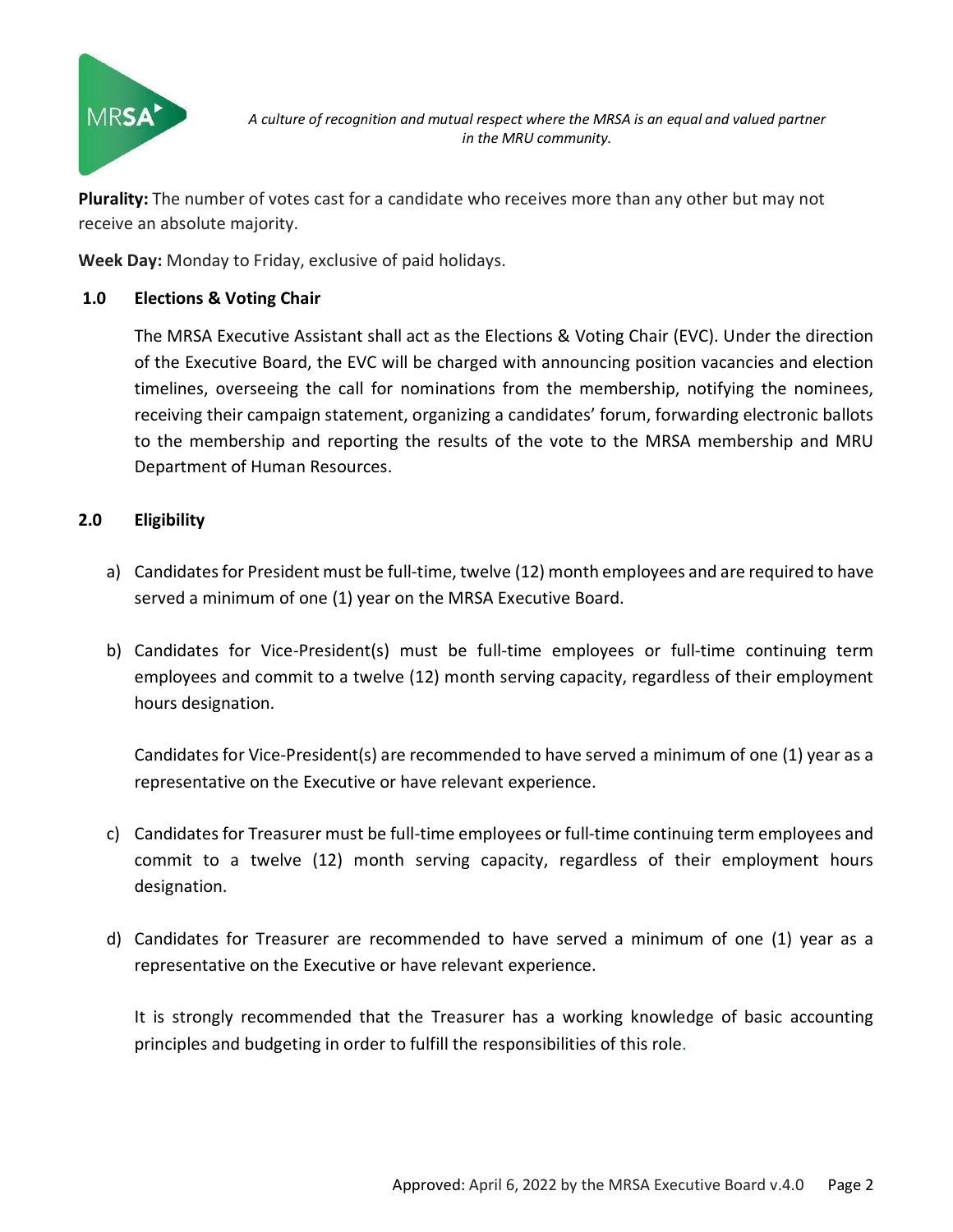

- e) Candidates for Director-at-Large positions must be full-time employees or full-time continuing term employees and commit to a twelve (12) month serving capacity, regardless of their employment hours designation.
- f) Candidates for the Board of Governors Representative must be full-time employees or full-time continuing term employees and are recommended to have served a minimum of one (1) year on the MRSA Executive Board.
- g) No member may hold more than one (1) elected position on the Executive Board, excluding committee positions.
- h) For the purpose of eligibility as an Officer, one (1) year shall be defined as twelve (12) months cumulative, and will generally be understood to align with the MRSA fiscal year (July 1 to June 30).
- i) Candidates for elected Committee positions must be MRSA members and can be of any Employee category with the exception of Casual.

# **3.0 Nominations Process**

- a) Following the declaration of a position(s) vacancy, the EVC shall announce to the membership what positions are eligible for nomination and the date/timeline of the election as determined by the Executive.
- b) Upon the announcement of a position(s) vacancy, nominations will immediately be accepted from the membership for the duration of ten (10) week days.

To submit nominations, members must complete the online Nomination Form provided by the EVC. The completed online Nomination Form must be submitted electronically by the nomination deadline.

- c) If eligible as outlined in 2.0 Eligibility, nominees will be notified of their nomination by the EVC, and if they accept the nomination, they must submit their Nomination Campaign Statement Form.
- d) Upon accepting the nomination, the Nomination Campaign Statement Form from the nominee must be received by the EVC by the indicated deadline before nominees will be declared candidates. The membership will be notified of the eligible candidates one (1) working day after the closing of nominations.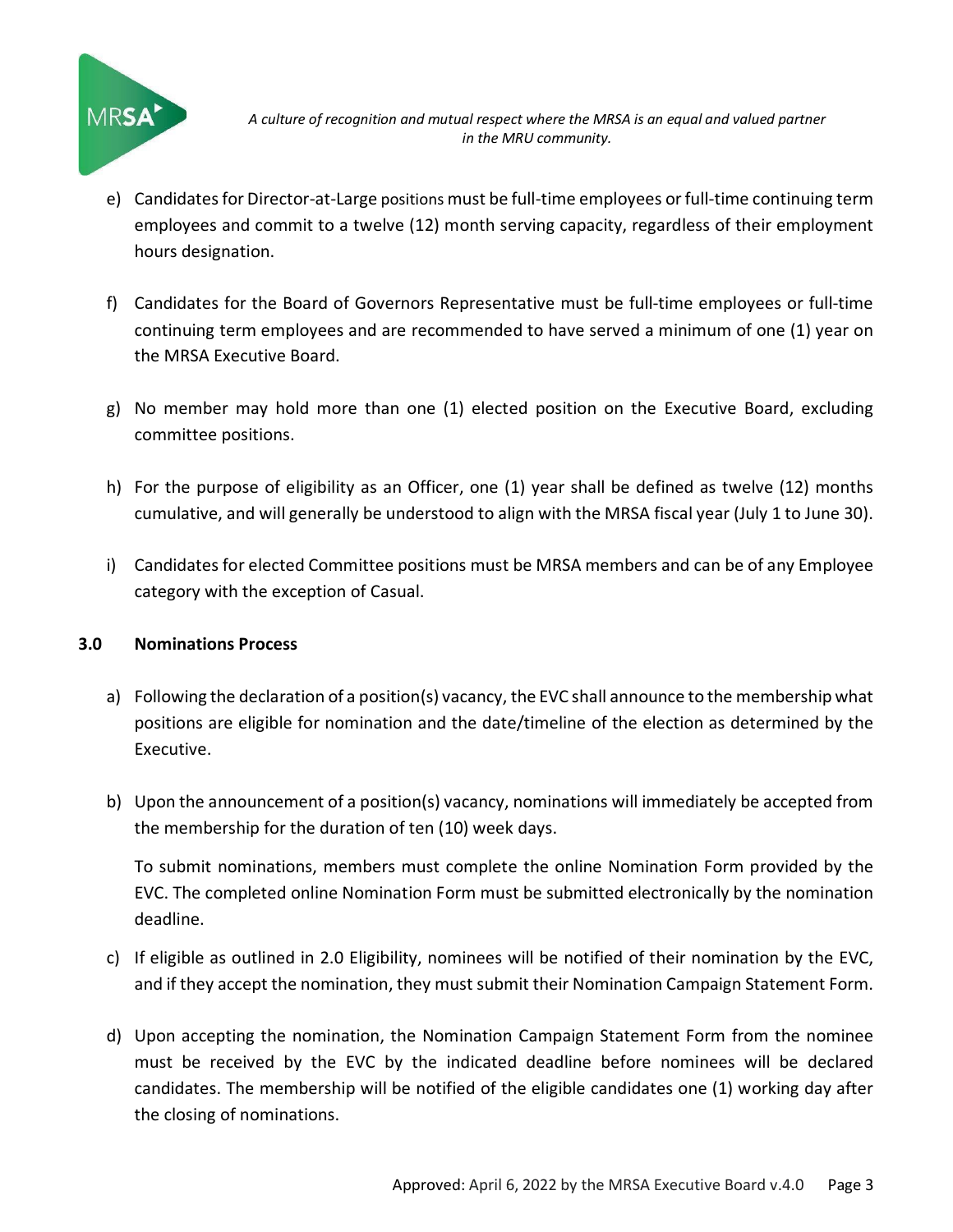

*A culture of recognition and mutual respect where the MRSA is an equal and valued partner in the MRU community.*

e) Upon the announcement of candidate(s) for election, the campaign period shall commence for a duration of five (5) week days prior to the opening of elections.

#### **4.0 Voting Process**

- a) Voting instructions will be emailed to all eligible members along with the candidates' names, position nominations and links to campaign statements, position descriptions and length of term for each position. The online voting system will be open and available for members to cast ballots for two (2) week days after the campaign period has closed.
- b) Electronic ballots will not be nullified upon elector request. Once a vote has been cast, it is final.
- c) All elections will be determined by plurality vote. In the event of a tie, a second vote will be held on a date to be determined by the MRSA Executive.
- d) In the event that there is only one candidate nominated for an elected position, that candidate will be declared acclaimed to that position.
- e) The EVC will email the election results to the membership on the next working day following the ballot count. The certified results will include: total number of eligible voters, total number of ballots received, and total number of votes for each candidate.

#### **5.0 Executive Board and Committee Vacancies (Appointments and By-Elections)**

- a) Should an Executive Board member or an elected Committee member vacate their role prior to completion of their term and it is more than ninety (90) calendar days before the General Election, then a vacancy must be declared, and a By-Election may be held as determined by the Executive.
- b) Should an Executive Board member or an elected Committee member vacate their role prior to completion of their term within ninety (90) calendar days of the General Election, the Executive Board may appoint a member to fulfill the duties of office until the next General Election or the completion of the designated term.
- c) Should a vacant position on the Executive Board or a Committee remain vacant after a General Election, the Executive Board may appoint a member to fulfill the duties of office until the next General Election or the completion of the designated term.